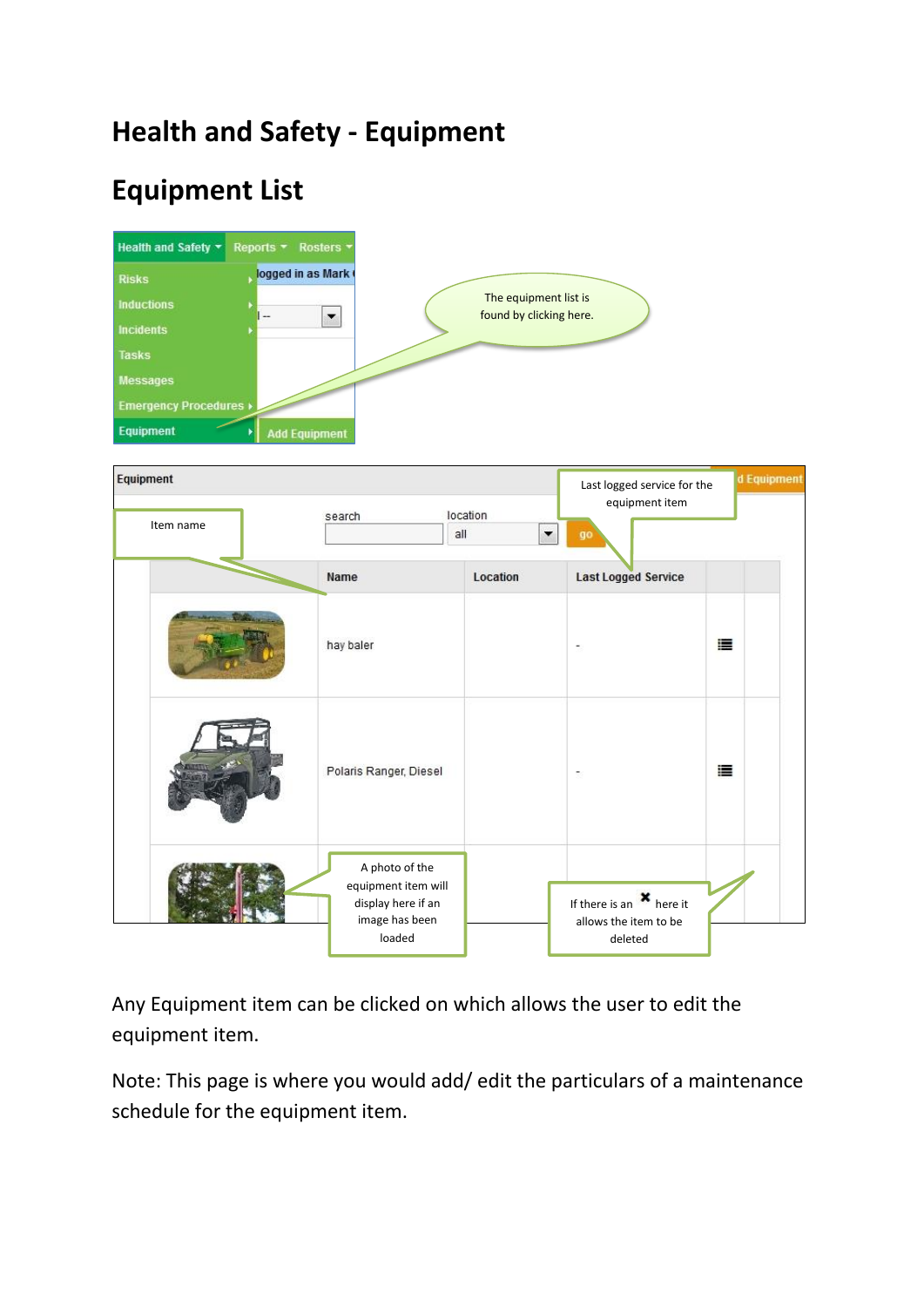### **Add an Equipment Item**

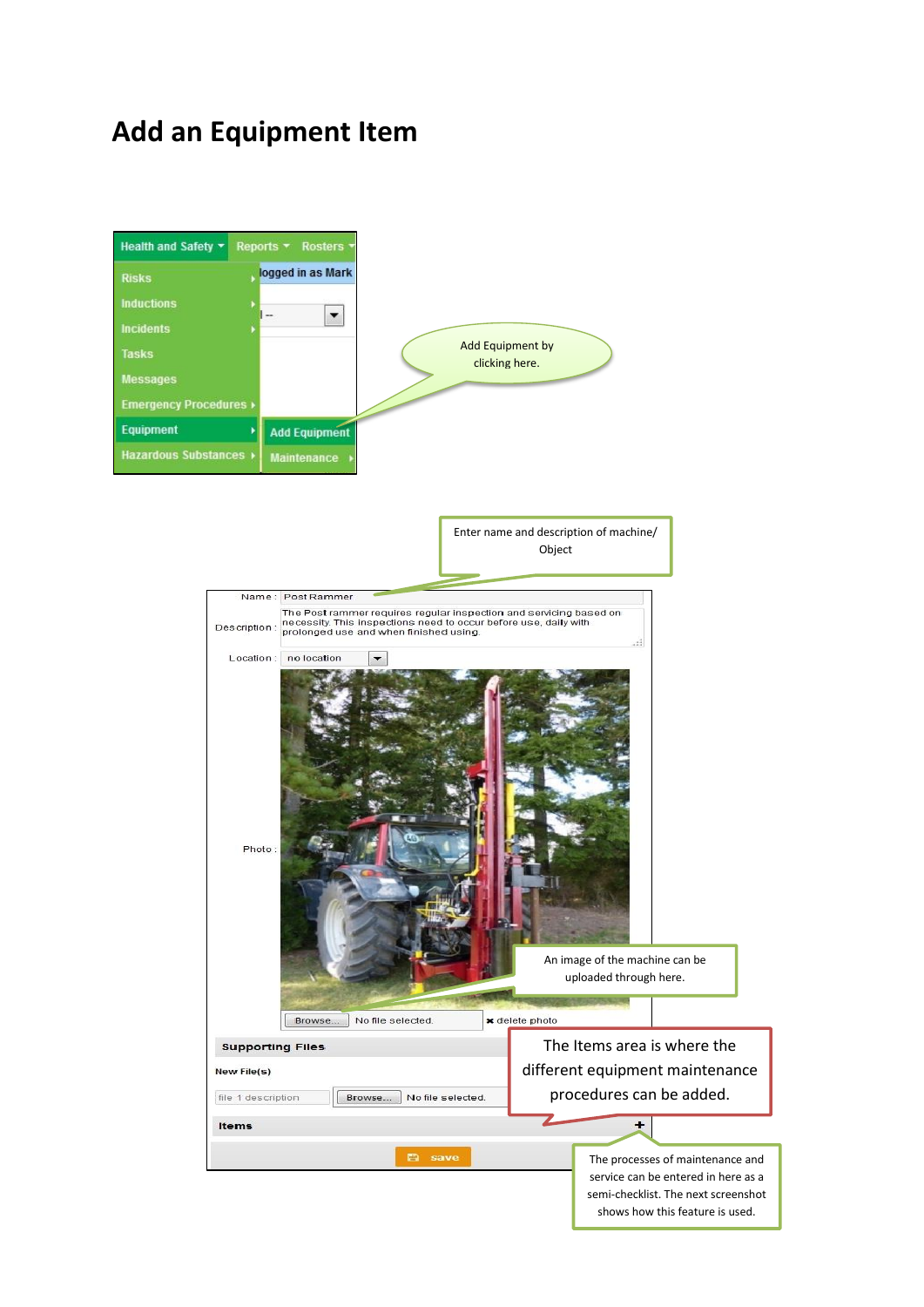| This is the heading created in<br>this case<br><b>Items</b>                                                                                                                           | Click on the $\bullet$ to add in the<br>main heading/s                                                                                                            | $\ddot{}$<br>Click on this $\bigstar$ to |
|---------------------------------------------------------------------------------------------------------------------------------------------------------------------------------------|-------------------------------------------------------------------------------------------------------------------------------------------------------------------|------------------------------------------|
| Rammer Inspection p                                                                                                                                                                   |                                                                                                                                                                   | add in process lines                     |
| Grease ram                                                                                                                                                                            | date<br>▼                                                                                                                                                         |                                          |
| Check pin on both end :                                                                                                                                                               | date<br>▼                                                                                                                                                         | ×                                        |
| Check the rope for we :                                                                                                                                                               | date                                                                                                                                                              | ×                                        |
| Check and grease lev :                                                                                                                                                                | date                                                                                                                                                              |                                          |
| Give the entire Ramm :                                                                                                                                                                | textarea                                                                                                                                                          |                                          |
| These are the<br>process lines<br>created<br>Once the equipment item has been entered and<br>then saved the item will now feature alongside<br>the other items on the Equipment List. | <b>曲</b> save<br>Each of the process<br>lines has a number of<br>options to choose<br>from.<br>date<br>text<br>textarea<br>date<br>list<br>yesno<br>photo<br>file |                                          |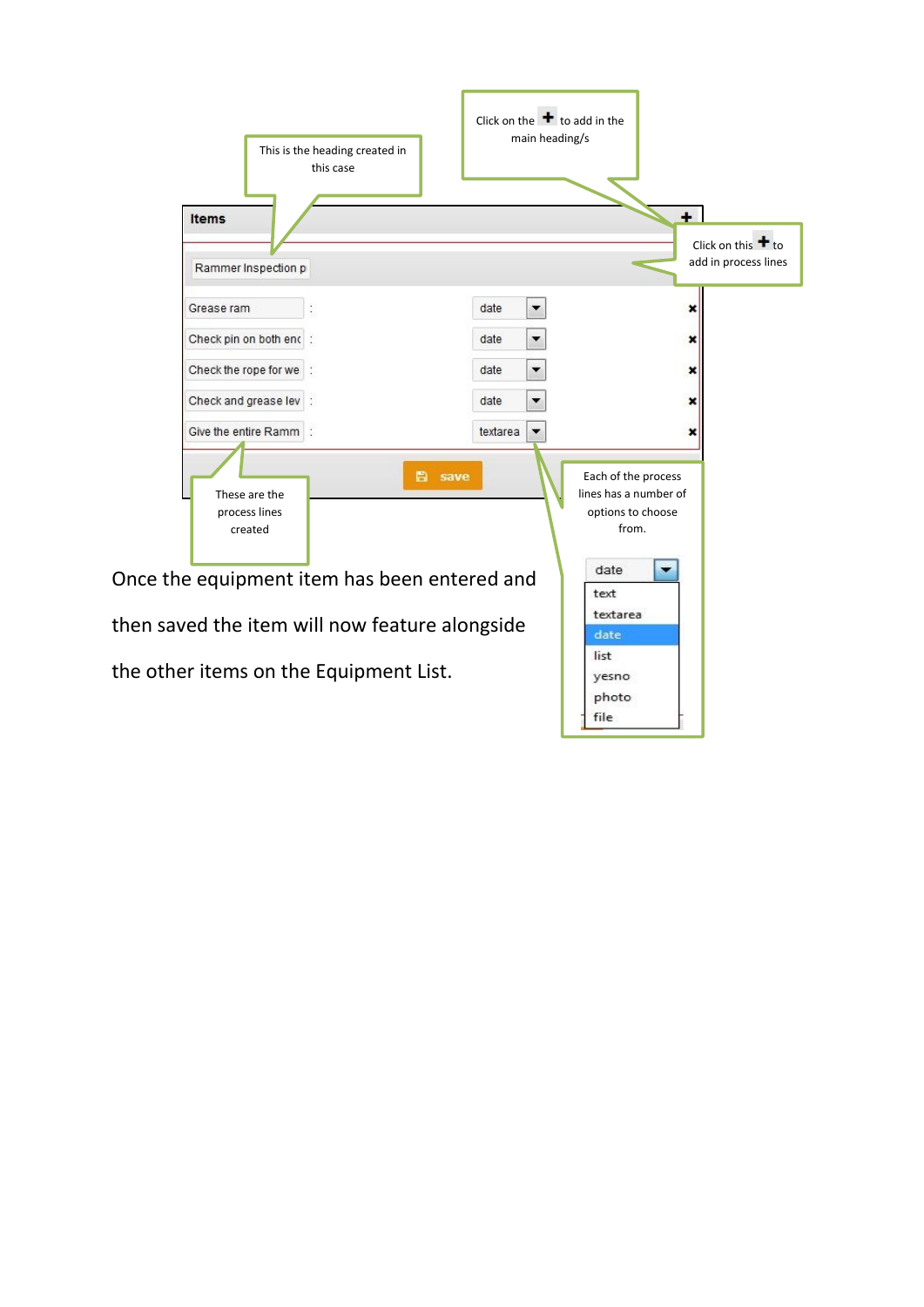### **Equipment maintenance**

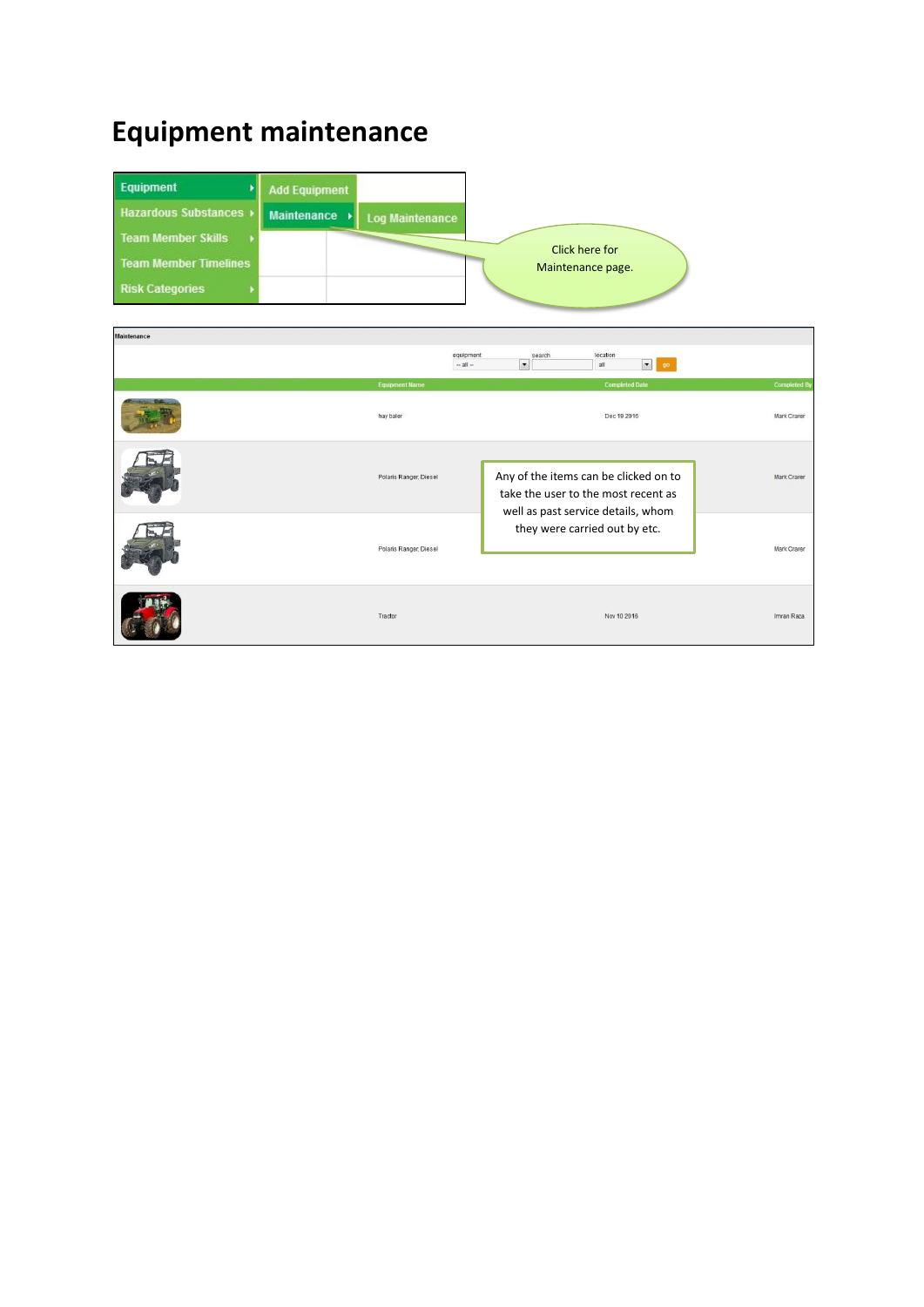#### **Log Maintenance** Click here to go to a list of Equipment and then click on an item to Log Maintenance. Equipment **Add Equipment Hazardous Substances** Maintenance **Log Maintenance Team Member Skills Team Member Timelines Risk Categories** Add Maintenance Record location search  $\boxed{\bullet}$  go  $all$ Polaris Ranger, Diesel Post Rammer **Quad Rike** hay baler Tractor Click on any item to go to Log maintenance for that item

Earlier on the Post rammer was set up as a item of equipment. To do the Log maintenance just click on Post rammer from here and the "Add Maintenance

| Record" form will be displayed as below.                                           | Fill in the gaps<br>here         |
|------------------------------------------------------------------------------------|----------------------------------|
| <b>Details</b>                                                                     |                                  |
| Date Completed:<br>Notes:<br>.11<br>$\overline{\phantom{a}}$<br>Completed By: none |                                  |
| <b>Items</b>                                                                       |                                  |
| <b>Rammer Inspection process</b>                                                   | ÷                                |
| <b>图</b> save                                                                      | Click here $\bigstar$ to see the |
|                                                                                    | check list                       |

The Checklist will be displayed as below.